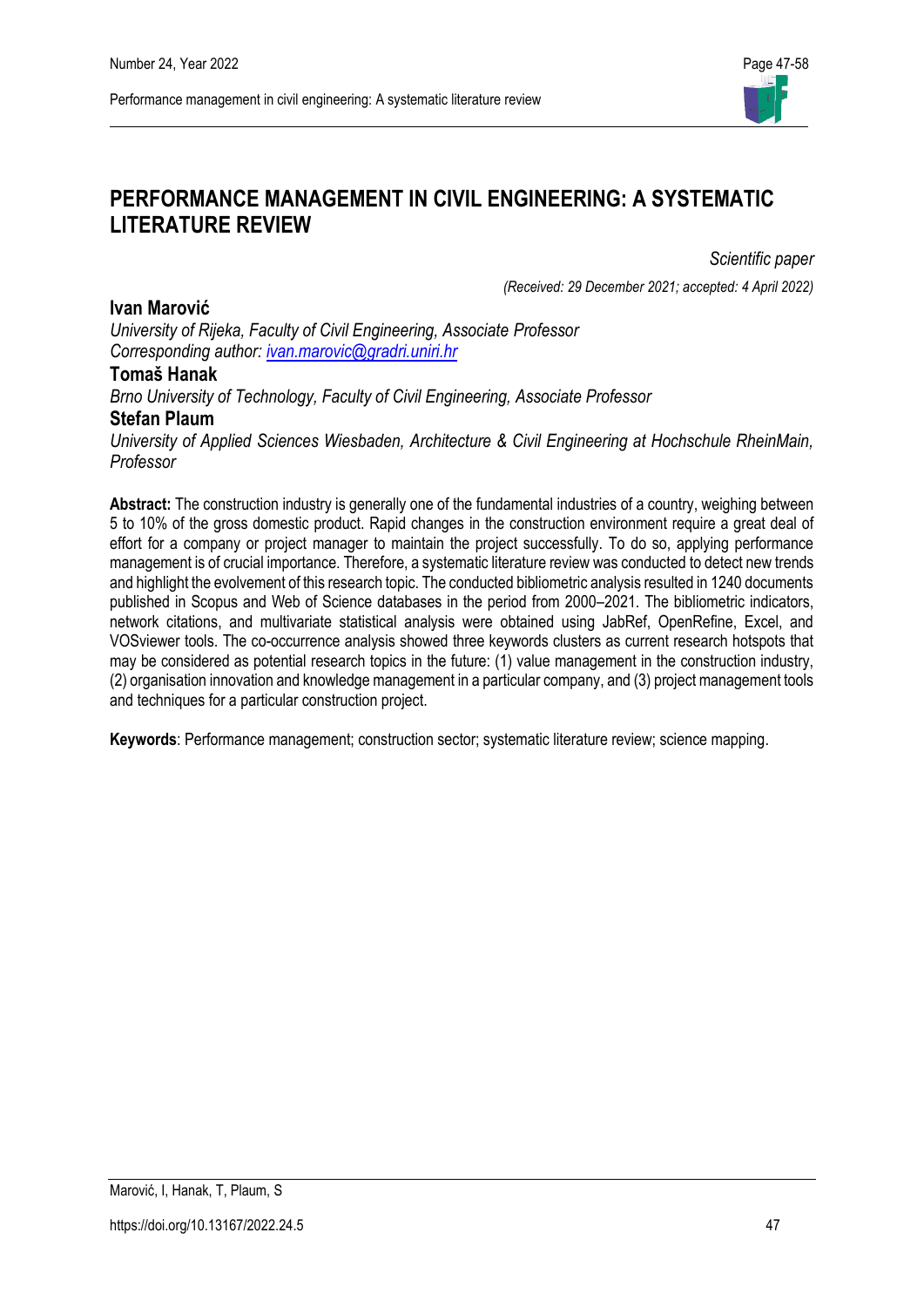

# **1 INTRODUCTION**

The construction industry is generally one of the fundamental industries of a country (weighing between 5 to 10 % of the gross domestic product [1]), and is majorly driven by investment projects of different sizes and volumes. Despite good ideas, great efforts, and the high stakes and expectations of all involved stakeholders, many of those projects do not end with success. The reasons for projects' failures are various, but can be summed up as a lack of understanding of the project requirements as well as the constraints necessary for overall success (delivered by the due date, within budget, and to some level of quality, performance, and/or scope), but also as a lack of clearly defined success indicators. Adequate project and performance management throughout the whole life cycle of construction projects can significantly improve their outcomes and success rates.

In the literature, there are review papers and bibliometric research dealing exclusively with performance management in civil engineering, focusing mostly on performance indicators [2-7] and/or performance measurement approaches [8-15] based on the Iron Triangle, i.e. the 'Triple Constraint' concept. Regardless of the fact that the Iron Triangle, throughout the years, became the standard for routinely assessing project performance [16] and is an effective way to communicate the interrelationships between the central success criteria (time, cost, and quality) [13,17-20], more complex projects have shown that it needs to be broadened with other project management concepts, such as scope [16,20-22] and risk [6,11,23-25]. Over the years, various approaches and frameworks to systematically measure performance [6,7,9,11] and define precise performance areas and indicators [10,12-15,26-29] have been developed. However, to the best of our knowledge, there is no work published to date systematically and quantitatively assessing the scientific evolution of literature by referring to the theory and practice of performance management in civil engineering from a bibliometric perspective. To contribute to fulfilling this limitation, this study aims to detect the characteristics of the worldwide literature on performance management in the field of interest through a statistical analysis of the scientific research published in Scopus and Web of Science (WoS) databases from 2000–2021.

This study provides a summary of the global research on performance management in civil engineering including scientific publication growth and science mapping, aiming to identify the emerging and research hotspots and overall development of the topic. The findings of this article could prove useful for the academic community in identifying the gaps and potential opportunities in the current knowledge and in suggesting the pathways for future research.

# **2 RESEARCH METHODOLOGY**

To gain a bibliometric perspective of performance management in civil engineering, several review methods can be used for analysing the existing literature and creating or extending the current body-of-knowledge, such as a critical review, literature review, meta-analysis, systematic search, and scientometric analysis [30-32]. It is almost equally important to retrieve as much quantitative and qualitative information in a systematic way. Therefore, the concept of bibliometrics, as a systematic and quantitative literature review, enables a transparent and detailed systematic method for the qualitative analysis and synthesis of information as well as a quantitative, objectiveoriented approach that includes a statistical analysis of gathered bibliometric data [32]. Pickering and Byrne [33] highlighted the importance of this method when dealing with transdisciplinary research, but it can be used in any other interdisciplinary and/or single-disciplinary research when there is a need to identify the geographical, scalar, theoretical, and methodological gaps in the literature.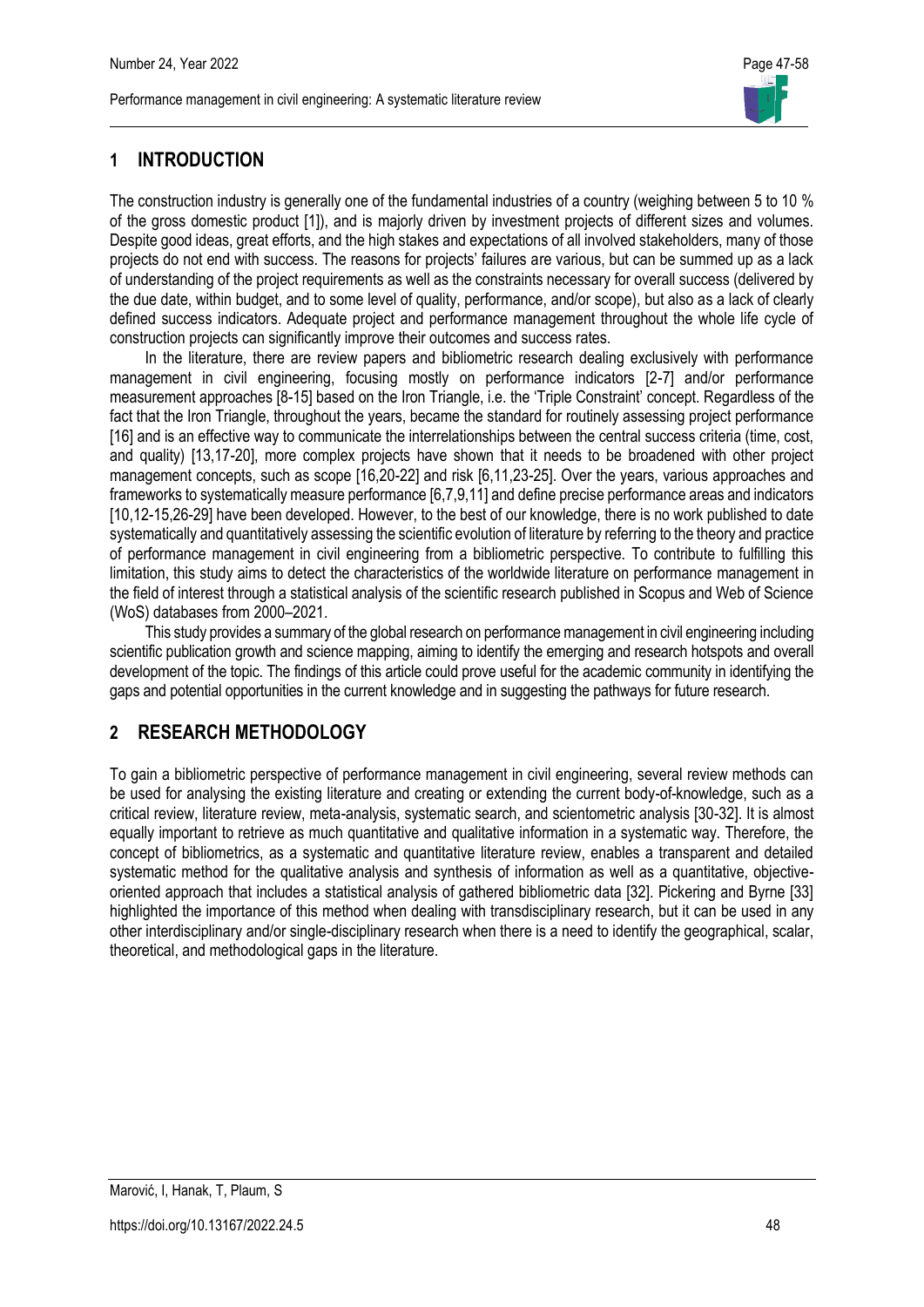

### **Figure 1 Methodological framework of the conducted bibliometric analysis of performance management in civil engineering (2000–2021)**

Based on the aforementioned literature and five-step approaches [34, 35], a similar methodological framework was adopted for the bibliometric analysis (Figure 1) comprising (1) conceptualisation of research, (2) collection of bibliometric data, (3) analysis of the collected data, (4) visualisations, and (5) interpretation and creation of new knowledge.

At the very beginning, the research questions and appropriate bibliometric methods were defined. This resulted in forming the search query selecting the database (both shown in Figure 1). To dive more deeply into the specifics of performance management in civil engineering, the query was built with three main segments interconnected with the Boolean operator 'AND', whereas each segment consisted of at least two fields linked with the 'OR' operator. The search query was used in both the Scopus and WoS databases, as shown in Table 1.

| Search query | <b>Construction of query</b>                                                                                                                                                                                                                                                                                                                                                                                                                      |
|--------------|---------------------------------------------------------------------------------------------------------------------------------------------------------------------------------------------------------------------------------------------------------------------------------------------------------------------------------------------------------------------------------------------------------------------------------------------------|
| Part 1       | 'performance management' OR 'value management'                                                                                                                                                                                                                                                                                                                                                                                                    |
| Part 2       | ('project*' OR 'industry' OR 'sector' OR 'company' OR 'firm') AND ('building' OR 'construction')                                                                                                                                                                                                                                                                                                                                                  |
| Part 3       | ('stakeholder*' OR 'client*' OR 'partner*' OR 'private sector' OR 'public sector' OR 'user*' OR<br>'owner*') OR ('process' OR 'framework' OR 'criteria' OR 'measures' OR 'indicator*' OR 'service*'<br>OR 'evaluation' OR 'overrun*' OR 'plan*' OR 'factor*' OR 'performance' OR 'productivity' OR<br>'excellence' OR 'satisfaction' OR 'value' OR 'measurement' OR 'objective' OR 'value for money'<br>OR 'level of service' OR 'profitability') |
| Final query  | Part 1 AND Part 2 AND Part 3                                                                                                                                                                                                                                                                                                                                                                                                                      |

The aforementioned was an important driver of the conceptualisation of the research to collect all necessary bibliometric data for future analyses. Throughout the years, various criteria have been used to evaluate project success and manage its performance. The traditional three criteria (time, cost, and quality), well-known as the Iron Triangle of project management [8,36], are no longer responsive to all project managers' needs for today's complex projects and other performance aspects [14,15], especially as concerns the best value for money. Although many scholars and practitioners believe that success cannot be measured solely based on these three criteria because project success is a very complicated issue [9], models based on quantitative and qualitative performance indicators remain scarcely used in the construction industry. Therefore, part 3 of the search query embraces performance measures, e.g. the value for involved stakeholders in term of key performance indicators [6,10-12] as well as value management and dynamic system methods and concepts such as 'Earned Value Management' [5,37,38], system dynamics [39-41], and value for money [12,42-44].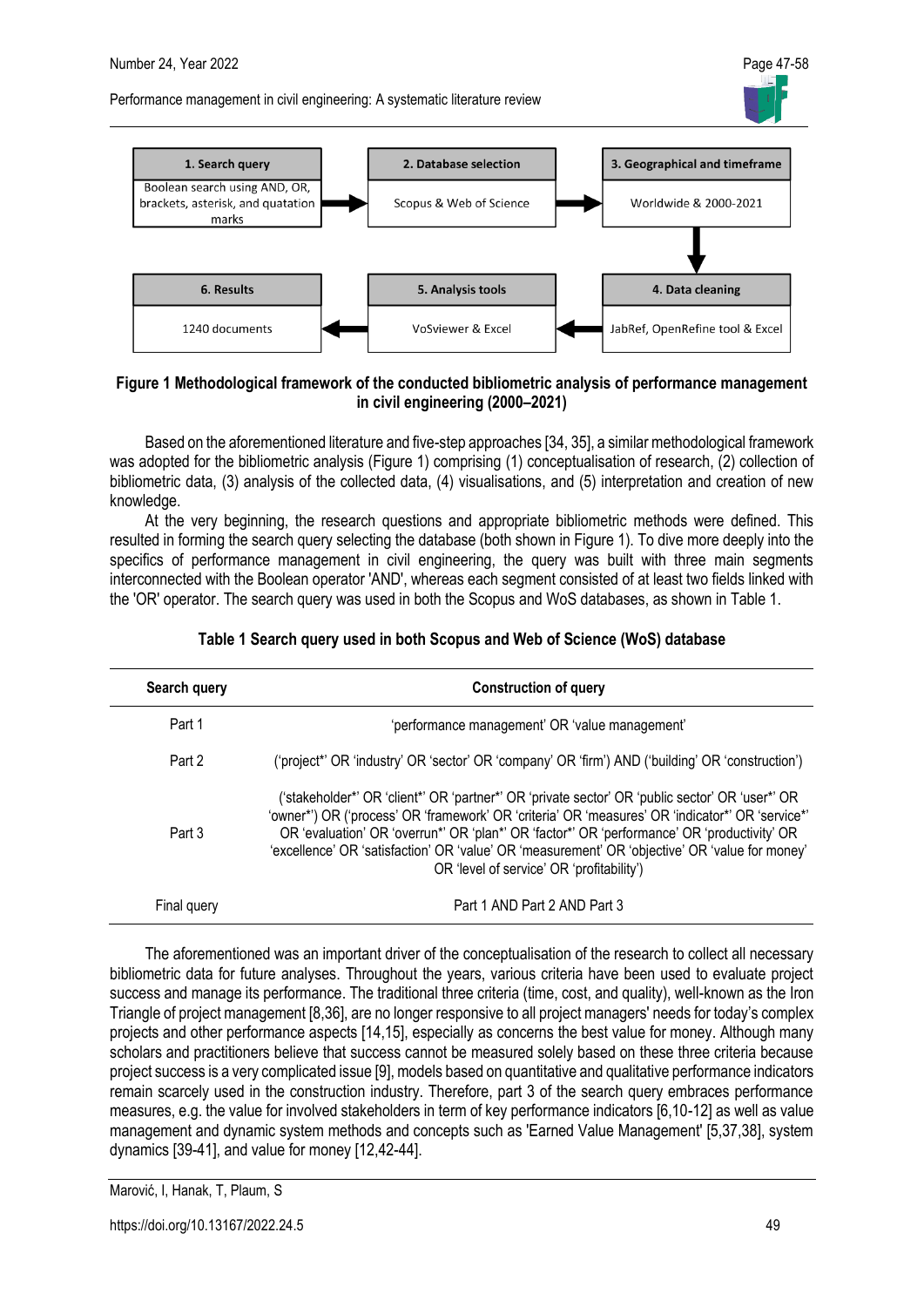

# **3 RESULTS AND DISCUSSION**

#### **3.1 Database selection and data cleaning**

Based on the aforementioned framework, in this study, records are collected from both the Scopus and WoS databases and then are merged. Considering such a large dataset improves the analysis and its conclusions not only by providing a more global perspective of bibliometric analysis, but also by eliminating any dependency of the results on both databases while simultaneously following good practices for conducting a systematic literature review and/or scientific evolution analysis.

In the present study, the document type was restricted to scientific articles, reviews, conference papers, and conference reviews for the Scopus database, and scientific articles, proceeding papers, and reviews for the WoS Core Collection. The search query was employed in the 'Topic' field of the WoS Core Collection, and the 'title, abstract, keywords' field of the Scopus database. The timespan was set to 2000–2021.

After gathering the records from both databases, the results from categories irrelevant to performance management in civil engineering were removed. As the Scopus and WOS databases use different frames to index documents' bibliographic information, a normalisation of the field was performed followed by merging data and removing duplicates by means of JabRef, the OpenRefine tool, and Excel. As a result of the retrieval and refining procedures, 1240 documents were collected from the databases and further analysed.

#### **3.2 Global statistics**

From 1240 documents collected from the two databases, 64.0 % (793) records were journal articles, 29.9 % (371) were conference papers, 3.1 % (39) were reviews, and 3.0 % (37) were book/book chapters. The publications were retrieved from 681 scientific journals/repositories with an average of 2.8 authors per publication, and with a great majority (83.6 %) being multi-authored. The evolutions of the total number of publications (TP) and total number of citations (TC) of performance management in civil engineering (2000–2021) are presented in Figure 2. It shows a significant increase in total publications in the year 2005 in relation to period 2000–2004, with steady fluctuation in period 2005–2015, and again increases from 2016 till today. However, the number of articles has been increasing linearly during the whole observed period of 2000–2021. During the last five years, almost half of all articles (615) have been published. This continuous yearly rise of published articles indicates the intensity of researchers' contributions to this field of managing projects in civil engineering and can be seen as a driving factor for the industry. This confirms the high interest in the subject of improving people, processes, and performance in the last five years, especially considering the last years influenced by the Covid-19 pandemic.

Figure 2 also gives insight into the evolution of the TC concerning performance management in civil engineering (2000–2021) and total of 13899 citations at the moment (search on Scopus and WoS 22 November 2021). Concerning the evolution of the TC, 2005 shows the biggest yearly increase of citations (370 %), whereas 2010 has the highest number of citations per year (1523). In 2005, the increase in citations per year matches the increase in publications per year. The reasons for this are undoubtedly many, but it can be argued that the development of project management as a discipline as well as the presence of Project Management Institute's 'Project Management Body of Knowledge' [37,45] and International Project Management Association (IPMA) Competence Baseline 3.0 [46] publications gave a strong impact to the community, e.g. to focus their drivers on the performance of their projects and projects' environments. Nonetheless, in the period from 2005 to 2011, the majority of important development publications in the field resulted in their high yearly and overall citations. Then, there is a decline in the yearly citations of newly published manuscripts, averaging 485 citations per year during the period of the last five years. For sure, gaining momentum with new approaches in performance management, focusing on people and processes to create project value, and implementing such into project management methodologies [37, 47] sets the drivers for performance management as a pivotal aspect in managing projects in civil engineering. The rising number of different journals' special issues focusing on project performance and performance management will surely boost this whole field of study.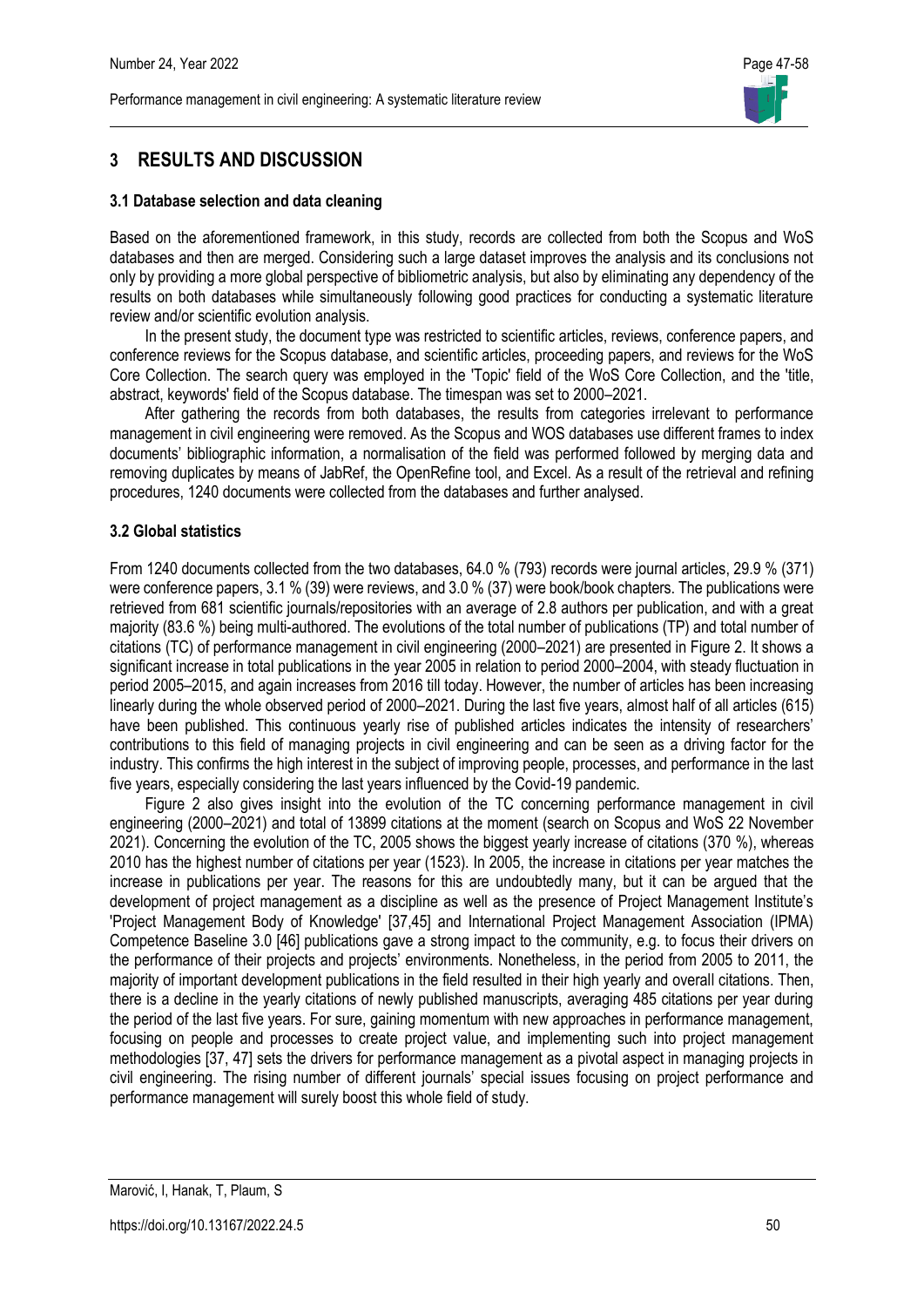Performance management in civil engineering: A systematic literature review



### **Figure 2 Evolution of the total number of publications (TP) and total number of citations (TC) of the performance management in civil engineering (2000–2021)**

It can be inferred that the topic has not arrived at its maturity stage, and will likely continue to attract considerably more research. As a result, the TP and TC have been considered as measures of the scientific productivity, influence, and interest in the subject in following analysis and discussion.

### **3.3 Journal statistics**

The publications in the field of performance management in civil engineering are retrieved from a wide range of journals and different knowledge areas: 683 journals and conferences. These journals are distributed in different knowledge areas such as engineering, business and management, computer science and technology, social sciences, environmental science, and economics. This implies that the performance management topic has attracted wide attention from many researchers in various fields. Among the top 10 sources (Table 2), journals from both Scopus and WoS databases are equally represented. The top 10 most productive sources, all journals, publish 19.8 % of the TP and simultaneously are cited over 37.0 % of the TC. In particular, the International Journal of Productivity and Performance Management is the most productive, with 77 publications (6.2 %), whereas the International Journal of Project Management had the most impact on other researchers, with 1317 citations (9.5 %). The rankings of the sources according to the local h-index and TC are almost equal. In contrast, the conferences have a low local h-index (i.e. h-index calculated from dataset) and total citations per article (TC/TP), indicating their low impact on the community. The top three publishers according to TC/TP (International Journal of Project Management, Construction Management and Economics, and Journal of Cleaner Production), are ranked 1<sup>st</sup>, 3<sup>rd</sup>, and  $8<sup>th</sup>$  considering the number of articles, indicating a high quality of the publications of these journals.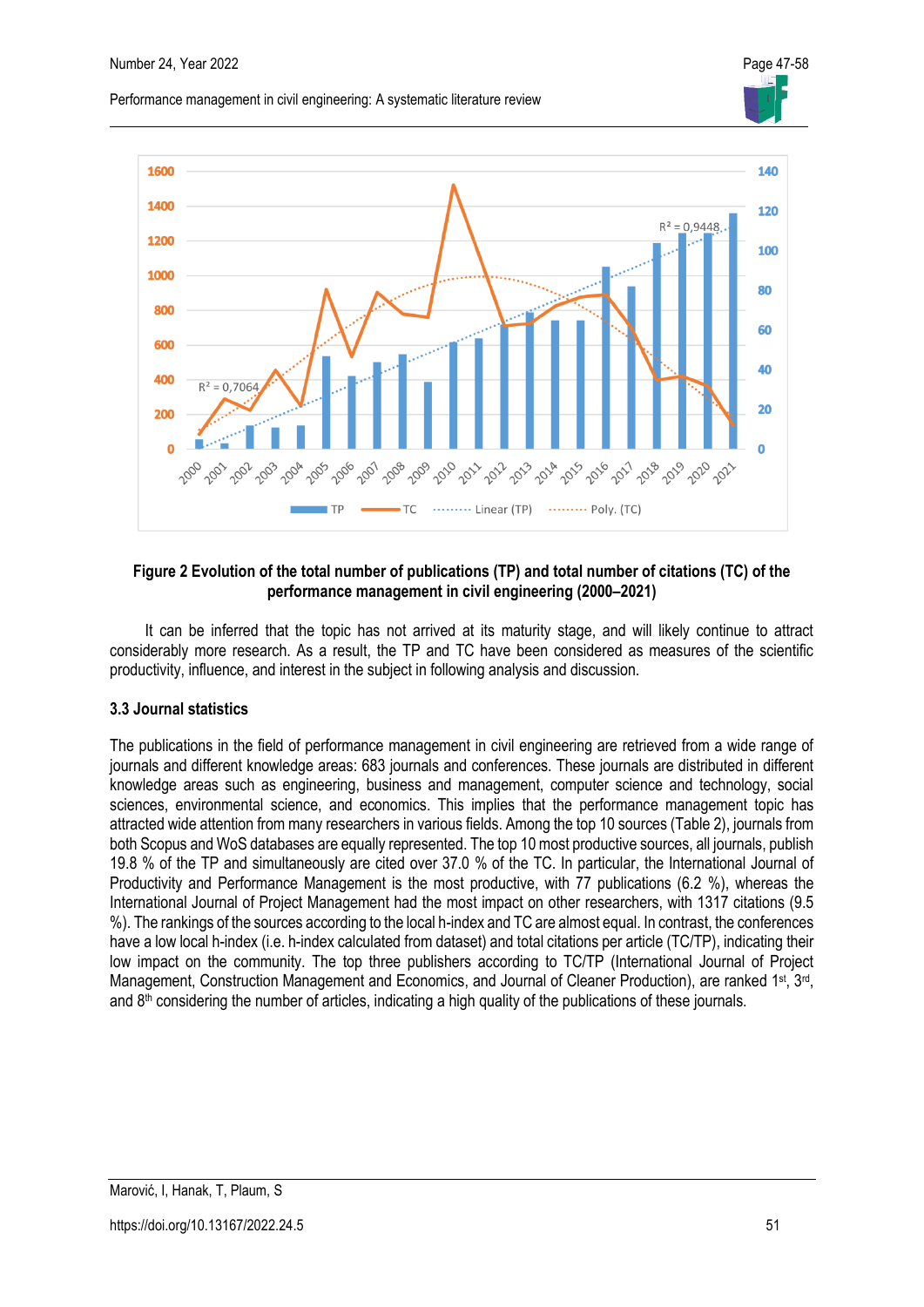| <b>Sources</b>                                                            | <b>Total number</b><br>of<br>publications<br>(TP) | <b>Total</b><br>number<br>of<br>citations<br>(TC) | <b>TC/TP</b> | Local<br>h-<br>index | Impact<br>Factor<br>(IF)<br>(2020) | IF $(5)$<br>years) | <b>CiteScore</b><br>(2020) | <b>Scientific</b><br>Journal<br>Rankings<br>(SJR)<br>(2020) | <b>Best</b><br>quartile |
|---------------------------------------------------------------------------|---------------------------------------------------|---------------------------------------------------|--------------|----------------------|------------------------------------|--------------------|----------------------------|-------------------------------------------------------------|-------------------------|
| International Journal of<br><b>Project Management</b>                     | 24                                                | 1317                                              | 54.9         | 19                   | 7.172                              | 9.222              | 16.4                       | 2.762                                                       | Q1                      |
| International Journal of<br>Productivity and<br>Performance<br>Management | 77                                                | 769                                               | 10.0         | 16                   |                                    |                    | 3.5                        | 0.418                                                       | Q <sub>2</sub>          |
| <b>Construction Management</b><br>and Economics                           | 17                                                | 766                                               | 45.1         | 14                   |                                    |                    | 5.6                        | 0.88                                                        | Q2                      |
| Journal of Construction<br>Engineering and<br>Management                  | 31                                                | 572                                               | 18.5         | 14                   | 3.951                              | 4.513              | 6.4                        | 0.967                                                       | Q1                      |
| Journal of Management in<br>Engineering                                   | 19                                                | 564                                               | 29.7         | 13                   | 6.853                              | 6.212              | 7.9                        | 1.645                                                       | Q1                      |
| <b>Engineering Construction</b><br>and Architectural<br>Management        | 32                                                | 560                                               | 17.5         | 12                   | 3.531                              | 4.129              | 4.0                        | 0.585                                                       | Q1                      |
| Automation in<br>Construction                                             | 16                                                | 330                                               | 20.6         | 11                   | 7.700                              | 8.000              | 12.0                       | 1.837                                                       | Q1                      |
| Journal of Cleaner<br>Production                                          | 6                                                 | 186                                               | 31.0         | 6                    | 9.297                              | 9.444              | 13.1                       | 1.937                                                       | Q1                      |
| Journal of Civil<br>Engineering and<br>Management                         | 8                                                 | 99                                                | 12.4         | 6                    | 2.957                              | 3.014              | 5.4                        | 0.529                                                       | Q2                      |
| International Journal of<br><b>Construction Management</b>                | 15                                                | 101                                               | 6.7          | 6                    |                                    |                    | 4.7                        | 0.510                                                       | Q1                      |

| Table 2 Top 10 journals for performance management in civil engineering (2000-2021) |
|-------------------------------------------------------------------------------------|
|-------------------------------------------------------------------------------------|

Performance management in civil engineering: A systematic literature review

Based on the aforementioned, seven of the top 10 journals are in the 25 % top journals of a category e.g. Q1, whereas their CiteScores (2020) are over 3.5 and Impact Factors (2020) are over 2.957 (if they are indexed in the WoS). Another attention-grabbing aspect is the relationship between the local h-index and TP. In four journals (International Journal of Project Management, Construction Management and Economics, Journal of Cleaner Production, and Journal of Civil Engineering and Management) the percentage between the local h-index and TP is 75.0 % and higher, whereas nine journals have ratios above 37.5 %. Knowing such and combining this with information regarding the TC and TC/TP gives valuable information to researchers and their submissions, e.g. if they get accepted for publication in these journals, there is a high probability that they will have an impact on the wider community.

To find the most relevant authors, bibliometric indicators such as the quantity of the author's publications, number of citations received, and h-index are often used. Such a process requires 'debugging' the repetition of authors' names and affiliations. Owing to the frequent updates and changes to the WoS interface during the writing of this paper, there were frequent, but temporal, desynchronisations of the database. Therefore, the highly cited papers are provided below, but the most relevant authors of the topics are not.

The 'Highly Cited Papers', as seen by Clarivate Analytics, are 'papers that perform in the top 1% based on the number of citations received when compared to other papers published in the same field in the same year'. Accordingly, it can be concluded that this tag varies over time and with the knowledge area. Therefore, this research is a multidisciplinary one, and from the perspective of an evolution analysis, the tag 'Highly Cited Papers' is used for those published manuscripts receiving over 100 citations throughout the years. This results in just 18 papers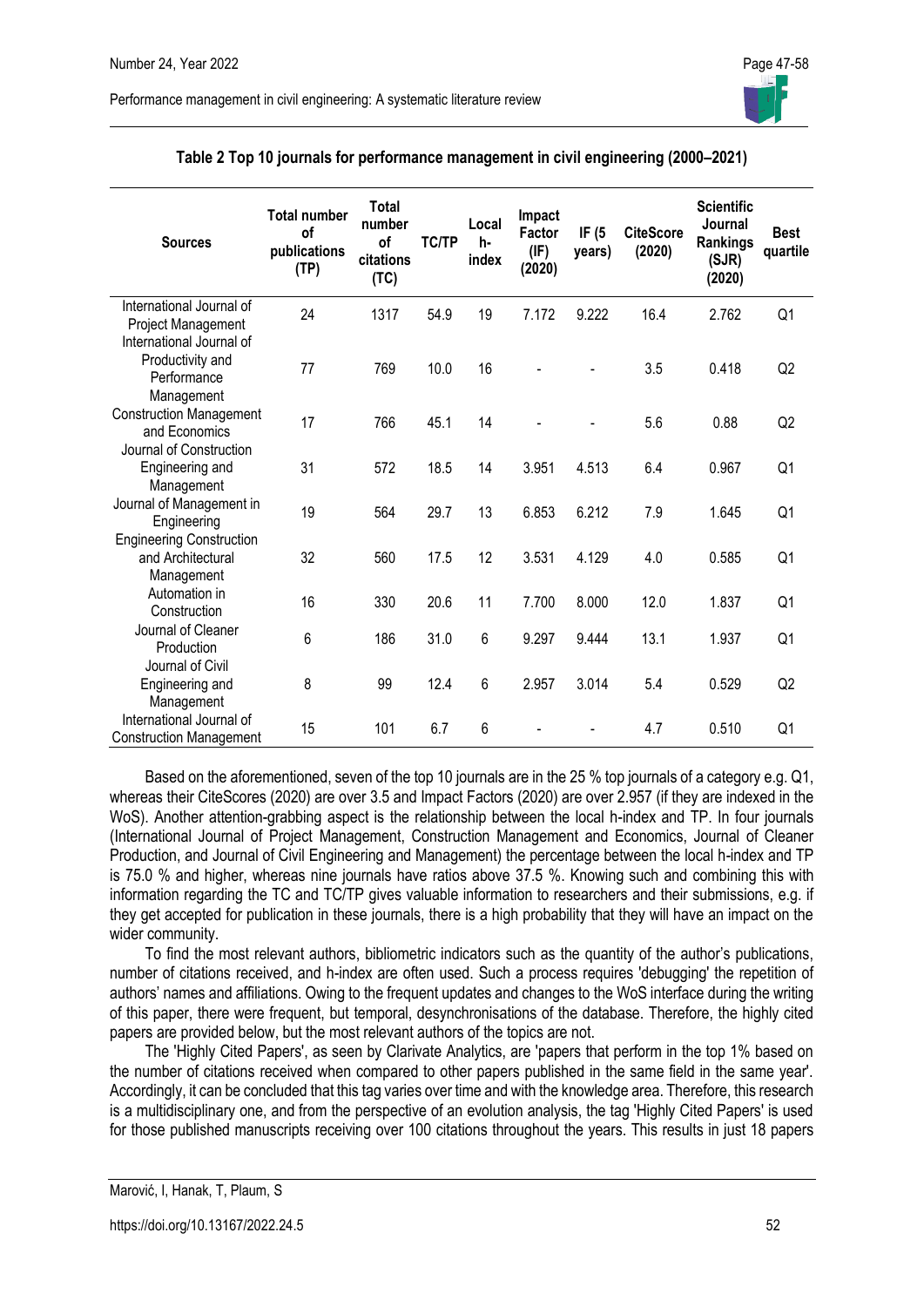

out of 1240, or 1.5% of the analysed dataset. These papers are shown in Table 3 together with their source, year of publication, and total citations over time.

#### **Table 3 Highly Cited Papers on performance management in civil engineering (2000–2021)**

| <b>Title</b>                                                                                                                                  | <b>Source</b>                                                       | Year | <b>TC</b> |
|-----------------------------------------------------------------------------------------------------------------------------------------------|---------------------------------------------------------------------|------|-----------|
| How information management capability influences firm performance                                                                             | MIS Quarterly: Management<br><b>Information Systems</b>             | 2011 | 508       |
| Burnout and Work Engagement: A Thorough Investigation of the<br>Independency of Both Constructs                                               | Journal of Occupational Health<br>Psychology                        | 2010 | 370       |
| Beyond the 'iron triangle': Stakeholder perception of key performance<br>indicators (KPIs) for large-scale public sector development projects | International Journal of Project<br>Management                      | 2010 | 291       |
| Diagnosing Customer Value: Integrating the Value Process and Relationship<br>Marketing                                                        | <b>British Journal of Management</b>                                | 2001 | 289       |
| Building operation and energy performance: Monitoring, analysis and<br>optimisation toolkit                                                   | <b>Applied Energy</b>                                               | 2013 | 207       |
| Selection of performance objectives and key performance indicators in<br>public-private partnership projects to achieve value for money       | <b>Construction Management and</b><br>Economics                     | 2009 | 195       |
| Six Principles of Effective Global Talent Management                                                                                          | MIT Sloan Management Review                                         | 2012 | 190       |
| Consumer-retailer emotional attachment: Some antecedents and the<br>moderating role of attachment anxiety                                     | European Journal of Marketing                                       | 2010 | 142       |
| Analyzing project management research: Perspectives from top<br>management journals                                                           | International Journal of Project<br>Management                      | 2009 | 132       |
| A review of decision-support tools and performance measurement and<br>sustainable supply chain management                                     | International Journal of<br><b>Production Research</b>              | 2015 | 129       |
| Critical success factors for value management studies in construction                                                                         | Journal of Construction<br><b>Engineering and Management</b>        | 2003 | 126       |
| Comparing the quality management practices in UK SMEs                                                                                         | Industrial Management & Data<br>Systems                             | 2008 | 125       |
| Managerial effectiveness of government performance measurement: Testing<br>a middle-range model                                               | <b>Public Administration Review</b>                                 | 2007 | 123       |
| Operation and performance of international manufacturing networks                                                                             | International Journal of<br>Operations and Production<br>Management | 2003 | 117       |
| Analyzing project management research: Perspectives from top<br>management journals                                                           | International Journal of Project<br>Management                      | 2009 | 114       |
| Competency-based model for predicting construction project managers'<br>performance                                                           | Journal of Management in<br>Engineering                             | 2005 | 111       |
| Redefining performance measures for construction project managers: An<br>empirical evaluation                                                 | <b>Construction Management and</b><br>Economics                     | 2003 | 109       |
| In public sector organisations: A public-value management perspective                                                                         | Journal of Information<br>Technology                                | 2014 | 107       |

Out of the 18 identified Highly Cited Papers, the oldest is published in 2001, and the latest in 2015. Throughout the period of 2000–2021 these papers accumulated 3385 citations (24.4%). By overlapping the citations peak (Figure 2) and data from Table 3, it becomes more evident that 2010 and 2011 were the years when some of the most important papers were published. During those two years, 110 manuscripts were published, and four of them have been tagged as 'Highly Cited Papers' and have been cited 1311 times, i.e. 9.4% of the total citations for performance management in civil engineering (2000–2021). Additionally, this list gives even more credit to the International Journal of Project Management as three 'Highly Cited Papers' out of 24 are published in it, with 537 citations (i.e. 40.8% of the journal's TC). Even if these three papers, and their data, were removed from Table 2, the local h-index of the International Journal of Project Management remains the same. This shows that this journal not only nourishes the best research at the time and creates state-of-the-art research serving as a body of knowledge for future research and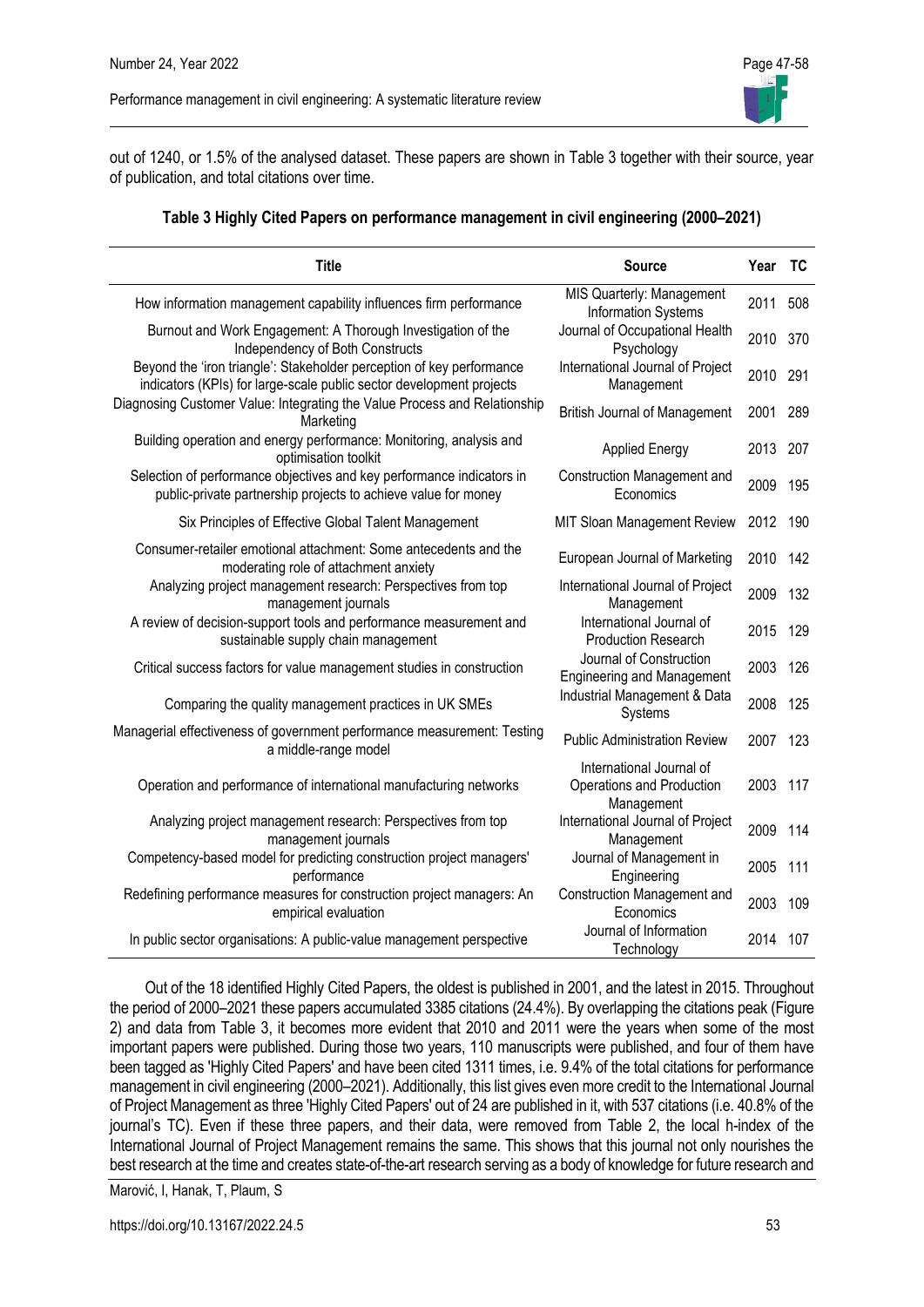

involved researchers, but also gives certainty regarding an impact on the wider community. Certainly, conducting the evolution analyses attaches addition importance to the International Journal of Project Management and sets it as a driver for the project management body of knowledge, especially when it comes to performance management.

#### **3.4 Research hotspots**

The analysis of keywords in a research field provides an opportunity to discover underlying information that sometimes is not self-evident. Therefore, qualitative visualisation tools can help to gain additional insights. In this study, based on the search queries, author keywords were used to obtain a reproducible and readable analysis of the retrieved data from Scopus and WoS databases. Figure 3 gives an overall map of authors' keywords cooccurrences in the performance management field in civil engineering from 2000–2021.



#### **Figure 3 Overall bibliometric map based on co-occurrence of authors' keywords in performance management in civil engineering (2000–2021)**

To gain a more in-depth view, clustering was performed in VOSviewer software and a new bibliometric map was created (Figure 4). This map was created for the minimum number of keyword occurrences of 20 and resulted in 200 nodes and 14753 links, grouped in three clusters: (1) value management in the construction industry, (2) organisation innovation and knowledge management in a particular company, and (3) project management tools and techniques for the particular construction project.

Cluster 1 (shown in red in Figure 4) is the most significant cluster, with 89 keywords. The main concern of this cluster is the value framework of competencies, benefits, outcomes, and deliveries for various stakeholders in the construction industry. There are strong connections between keywords within this cluster but also with the other two clusters, as the level of importance from the industry (red cluster) is brought down on a company level (green cluster) and subsequently on a project level (blue cluster). The focus in Cluster 1 is paced on decision-making processes and critical success factors for managing value in the construction profession and construction industry.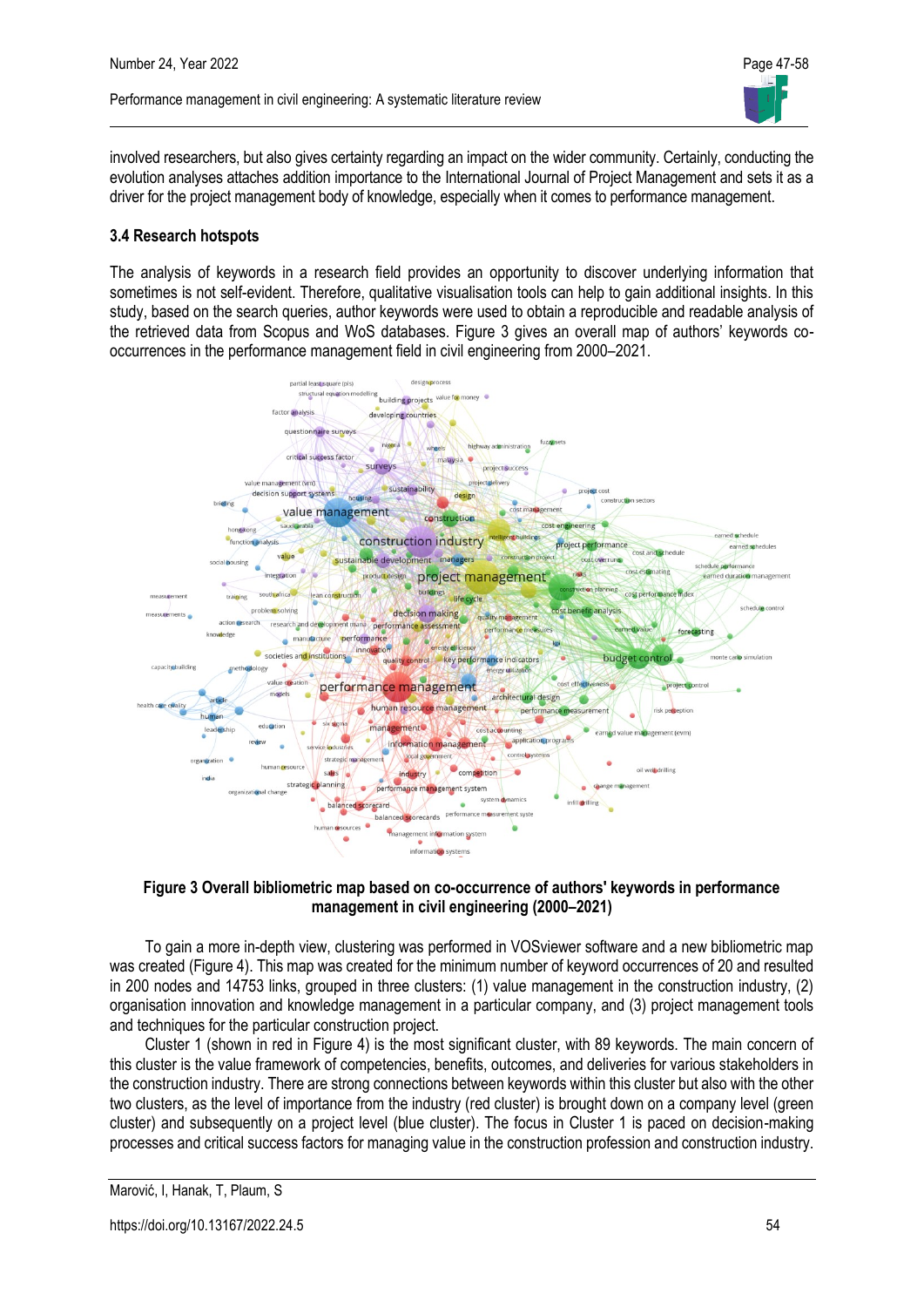



**Figure 4 Clustered bibliometric map**

Cluster 2, shown in green in Figure 4, has 78 keywords concerned with organisational innovation and knowledge management in a particular company, focusing on networks and systems for integrating different services to achieve the best possible performance. This cluster is well-interconnected, with 33 keywords from Cluster 3 in blue in Figure 4, as it offers adequate tools and techniques for managing value in construction projects on an operational level.

In the period from 2000–2010, the key areas of research were mainly related between organisation innovation and knowledge management in a particular company and value management in the construction industry, placing the Iron Triangle in the centre of businesses interlacing the 'red' and 'green' clusters to achieve value with their outcomes. During 2010-2015, the researchers have focused on particular challenges of industry and company by exploring tools and techniques ('blue' cluster) to precisely define performance indicators and set performance measurements in all phases of a construction project. Since 2015 their focus is increasingly shifted toward placing the 'blue' cluster in the centre, and on connecting the 'red' and 'green' clusters to achieve the best possible value in the best possible way.

# **4 CONCLUSIONS**

In the present study, different bibliometric methods were used to analyse 1240 publications on performance management in civil engineering (2000–2021). Based on the defined methodological framework and research query, records were collected from both Scopus and WoS databases, and then were merged and analysed using JabRef, OpenRefine tool, and Excel.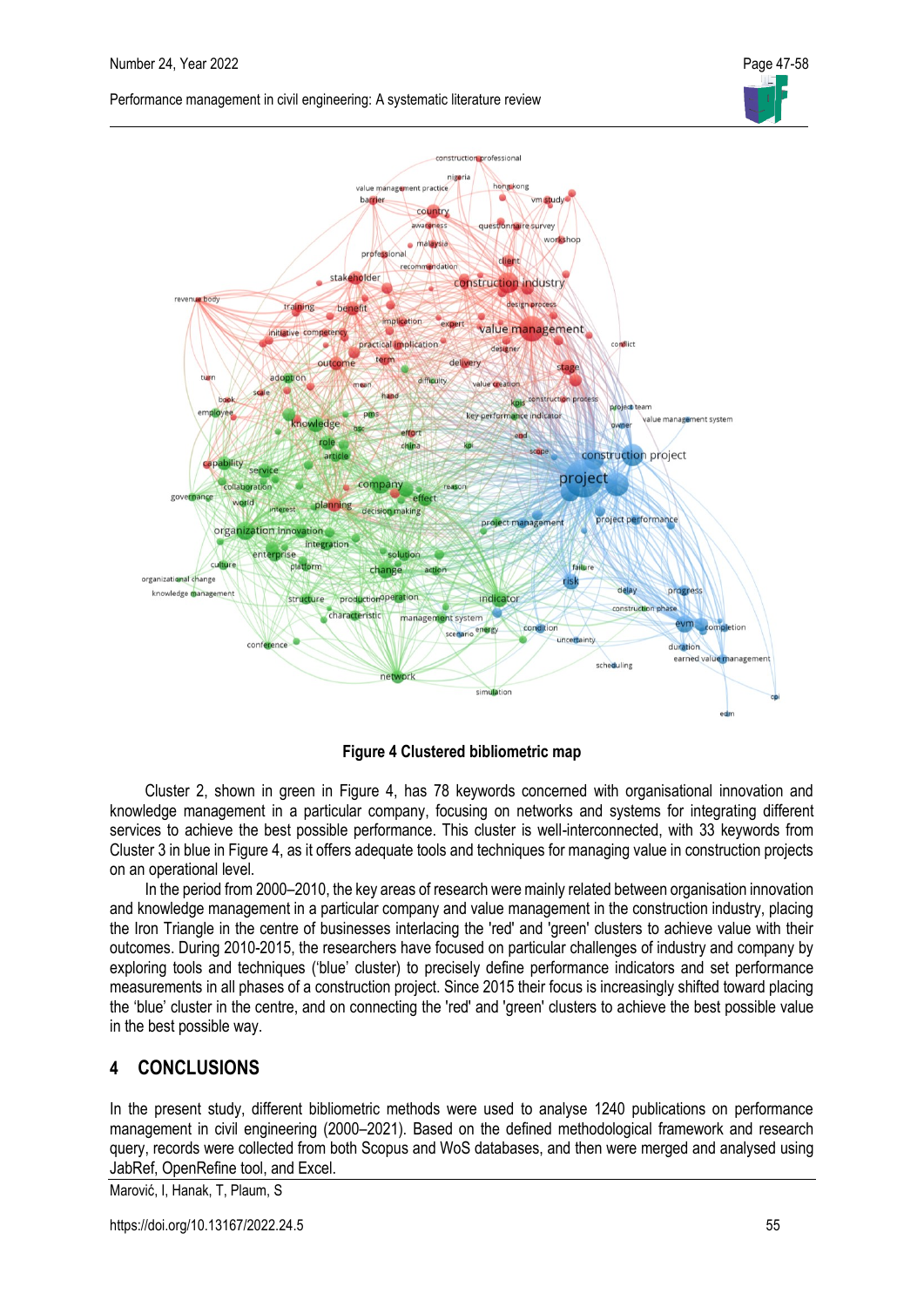

The conducted systematic literature review gives the following insights.

- The evolution of the number of publications and total number of citations (the number of publications continuously increases with a linear annual growth rate and a fluctuating number of citations over the period 2000–2021)
- Top 10 journals in the field (as attuned with their local h-index values) regarding the performance management in civil engineering
- Overview of Highly Cited Papers on performance management in civil engineering (2000–2021)
- Three research hotspots for future research (e.g. (1) value management in the construction industry, (2) organisation innovation and knowledge management in a particular company, and (3) project management tools and techniques for the particular construction project)

As with every bibliographical research, this study possesses some limitations, mainly related to the intrinsic nature of the bibliometric approach. First of all, the keywords and query were chosen based on previous literature and several trials to ensure scientific significance and avoid pollution in the dataset. However, certain related works may not have been covered by the proposed search or, as noticed during writing, by the increase of Special Issues for the particular topic of performance management in civil engineering. Of course, adding more keywords and/or databases might increase the noise in the sample and the risk of including unrelated articles. Second, this study used both Scopus and WoS databases as the most relevant databases, but the search could be improved with the inclusion of other databases and even grey literature.

### **Acknowledgements**

This research has been fully supported by the University of Rijeka under the project number uniri-pr-tehnic-19-18 and International collaboration DSC4SUM.

## **References**

- [1] Eurostat[, https://ec.europa.eu/eurostat,](https://ec.europa.eu/eurostat) Accessed 25 November 2021
- [2] Atkinson, R. 1999: Project management: cost, time and quality, two best guesses and a phenomenon, it's time to accept other success criteria, International Journal of Project Management, 17 (6), pp. 337-342. [https://doi.org/10.1016/S0263-7863\(98\)00069-6](https://doi.org/10.1016/S0263-7863(98)00069-6)
- [3] Ika, L. A. 2009: Project success as a topic in project management journals, Project Management Journal, 40 (4), pp. 6-19. <https://doi.org/10.1002/pmj.20137>
- [4] Yang, H. et al. 2010: A critical review of performance measurement in construction, Journal of Facility Management, 8 (4), pp. 269-284. <https://doi.org/10.1108/14725961011078981>
- [5] Cha, H. S., Kim, C. K. 2011: Quantitative approach for project performance measurement on building construction in South Korea, KSCE Journal of Civil Engineering, 15, pp. 1319-1328. <https://doi.org/10.1007/s12205-011-1323-5>
- [6] Vukomanović, M.; Radujković, M. 2013: The balanced scorecard and EFQM working together in a performance management framework in construction industry, Journal of Civil Engineering and Management, 19 (5), pp. 683-695. <https://doi.org/10.3846/13923730.2013.799090>
- [7] Hanak, T.; Marović, I. 2022: Performance management in construction: public investors' perspective, Technical Journal, 16 (1), pp. 113-120. <https://doi.org/10.31803/tg-20211203121521>
- [8] De Wit, A. 1988: Measurement of project success, International Journal of Project Management, 6 (3), pp. 164- 170. [https://doi.org/10.1016/0263-7863\(88\)90043-9](https://doi.org/10.1016/0263-7863(88)90043-9)
- [9] Kennerley, M.; Neely, A. 2002: A framework of the factors affecting the evolution of performance measurement systems, International Journal of Operations & Production Management, 22 (11), pp. 1222-1245. <https://doi.org/10.1108/01443570210450293>
- [10] Chan, A. P. C.; Chan, A. P. L. 2004: Key performance indicators for measuring construction success, Benchmarking International Journal, 11 (2), pp. 203-221. <https://doi.org/10.1108/14635770410532624>
- [11] Kim, S.-G. 2010: Risk performance indexes and measurement systems for mega construction projects, Journal of Civil Engineering and Management, 16 (4), pp. 586-594. <https://doi.org/10.3846/jcem.2010.65>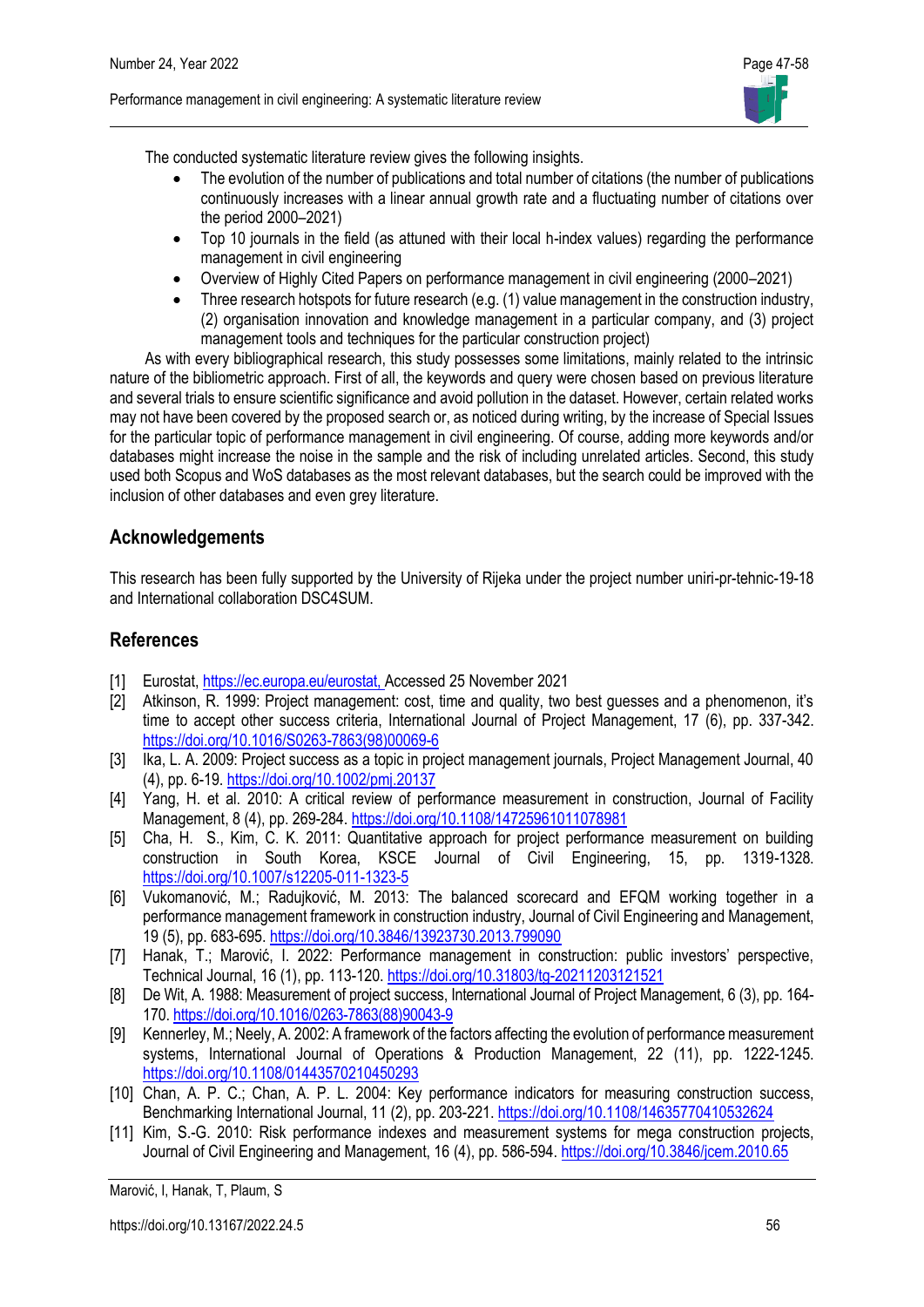

- [12] Mladenovic, G.; Vajdic, N.; Wündsch, B.; Temeljotov-Salaj, A. 2013: Use of key performance indicators for PPP transport projects to meet stakeholders' performance objectives, Built Environment Project and Asset Management, 3 (2), pp. 228-249. <https://doi.org/10.1108/BEPAM-05-2012-0026>
- [13] Berssaneti, F. T.; Carvalho, M. M. 2015: Identification of variables that impact project success in Brazilian companies, International Journal of Project Management, 33 (3), pp. 638-649. <https://doi.org/10.1016/j.ijproman.2014.07.002>
- [14] Toor, S.; Ogunlana, S. O. 2010: Beyond the "iron triangle": Stakeholder perception of key performance indicators (KPIs) for large-scale public sector development projects, International Journal of Project Management, 28 (3), pp. 228-236. <https://doi.org/10.1016/j.ijproman.2009.05.005>
- [15] Moradi, S.; Ansari, R.; Taherkhani, R. 2021: A systematic analysis of construction performance management: key performance indicators from 2000 to 2020, Iranian Journal of Science and Technology, Transactions of Civil Engineering, 46, pp. 15-31. <https://doi.org/10.1007/s40996-021-00626-7>
- [16] Pinto, J. 2010: Project Management: Achieving Competitive Advantage, Pearson Education, London, UK
- [17] Žujo, V.; Car-Pušić, D.; Žileska-Pancovska, V.; Ćećez, M. 2017: Time and cost interdependence in water supply system construction projects, Technological and Economic Development of Economy, 23 (6), pp. 895-914. <https://doi.org/10.3846/20294913.2015.1071292>
- [18] Bryde, D. 2008: Perceptions of the impact of project sponsorship practices on project success, International Journal of Project Management, 26 (8), pp. 800-809. <https://doi.org/10.1016/j.ijproman.2007.12.001>
- [19] Davis, K. 2014: Different stakeholder groups and their perceptions of project success, International Journal of Project Management, 32 (2), pp. 189-201. <https://doi.org/10.1016/j.ijproman.2013.02.006>
- [20] Pollack, J.; Helm, J.; Adler, D. 2018: What is the iron triangle, and how has it changed?, International Journal of Managing Projects in Business, 11 (2), pp. 527-547. <https://doi.org/10.1108/IJMPB-09-2017-0107>
- [21] van Wyngaard, C. J.; Pretorius, J. H. C.; Pretorius, L. 2012: Theory of the Triple Constraint a conceptual review, in Proceedings 2012 IEEE International Conference on Industrial Engineering and Engineering Management, pp. 1991-1997. <https://doi.org/10.1109/IEEM.2012.6838095>
- [22] Schwalbe, K. 2009: Introduction to project management, Course Technology. Boston, USA
- [23] Collins, A.; Baccarini, D. 2004: Project success a survey, Journal of Construction Research, 5 (2), pp. 211-231. <https://doi.org/10.1142/S1609945104000152>
- [24] Korytarova, J.; Hromadka, V. 2021: Risk assessment of large-scale infrastructure projects-assumptions and context, Applied Sciences, 11 (1), pp. 1-12.<https://doi.org/10.3390/app11010109>
- [25] Burcar Dunović, I.; Radujković, M.; Vukomanović, M. 2016: Internal and external risk based assessment and evaluation for the large infrastructure projects, Journal of Civil Engineering and Management, 22 (5), pp. 673-682. <https://doi.org/10.3846/13923730.2015.1128479>
- [26] Radujković, M.; Sjekavica, M. 2017: Development of a project management performance enhancement model by analysing risks, changes, and limitations, Građevinar, 68 (2), pp. 105-120. <https://doi.org/10.14256/JCE.1866.2016>
- [27] Demirkesen, S.; Ozorhon, B. 2017: Measuring Project Management Performance: Case of Construction Industry, Engineering Management Journal, 29 (4), pp. 258-277. <https://doi.org/10.1080/10429247.2017.1380579>
- [28] Keenan, M.; Rostami, A. 2019: The impact of quality management systems on construction performance in the North West of England, International Journal of Construction Management, 21 (9), pp. 871-883. <https://doi.org/10.1080/15623599.2019.1590974>
- [29] Radujković, M.; Sjekavica Klepo, M.; Bosch-Rekveldt, M. 2021: Breakdown of Engineering Projects' Success Criteria, Journal of Construction Engineering and Management, 147 (11)[. https://doi.org/10.1061/\(ASCE\)CO.1943-](https://doi.org/10.1061/(ASCE)CO.1943-7862.0002168) [7862.0002168](https://doi.org/10.1061/(ASCE)CO.1943-7862.0002168)
- [30] Pollack, J.; Adler, D. 2015: Emergent trends and passing fads in project management research: A scientometric analysis of changes in the field, International Journal of Project Management, 33 (1), pp. 236-248. <https://doi.org/10.1016/j.ijproman.2014.04.011>
- [31] Norouzi, M. et al. 2021: Circular economy in the building and construction sector: A scientific evolution analysis, Journal of Building Engineering, 44[. https://doi.org/10.1016/j.jobe.2021.102704](https://doi.org/10.1016/j.jobe.2021.102704)
- [32] Grant, M. J.; Booth, A. 2009: A typology of reviews: an analysis of 14 review types and associated methodologies, Health Information & Libraries Journal, 26 (2), pp. 91-108. [https://doi.org/10.1111/j.1471-](https://doi.org/10.1111/j.1471-1842.2009.00848.x) [1842.2009.00848.x](https://doi.org/10.1111/j.1471-1842.2009.00848.x)